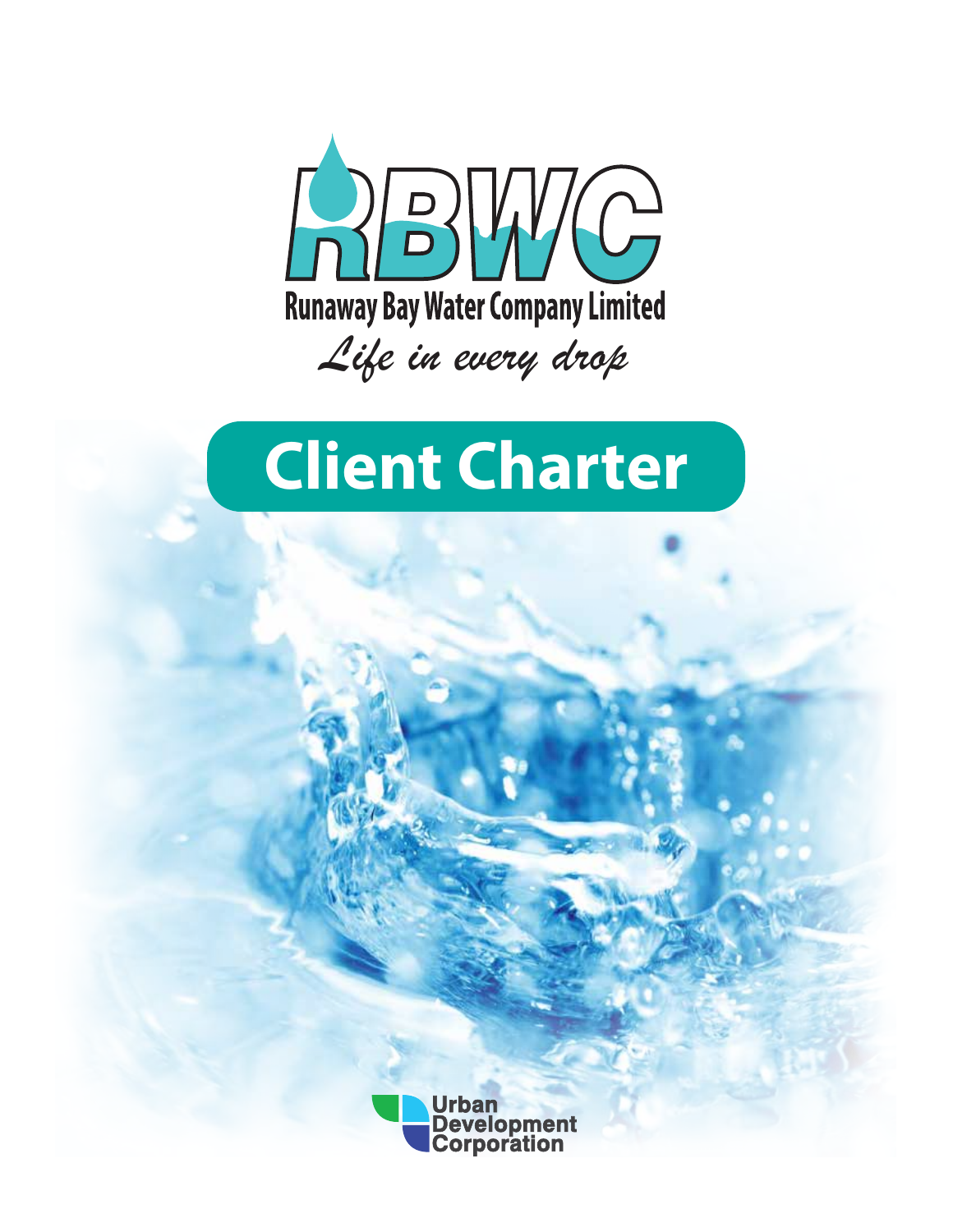

### **WHO WE ARE**

#### **Runaway Bay Water Company**

Runaway Bay Water Company Limited (RBWC) was incorporated in 1968 and was later acquired in 1977 by the Urban Development Corporation (UDC) and remains a wholly owned subsidiary of the Corporation.

The company abstracts water from its two wells in Cardiff Hall and Mount Edgecombe, St. Ann, treats and distributes 20% of potable water to its commercial and domestic customers and 80% to the National Water Commission (NWC) who then supplies this water to customers in adjoining communities.

In 2014, RBWC expanded to provide potable water and sewage services to Caymanas Country Club Estates in St. Catherine. Today, the RBWC also manages the operations at the Caymanas Commercial Office.

#### **OUR COMMITMENT**

We value our clients and therefore are committed to providing sustainable, high quality and reliable water and sewage services that meet or exceed environmental and all other regulatory reguirements.

We promise to be responsive to the need of our clients and our relationship with you will be guided by the following principles:

#### **Quality**

We promise to employ the highest standards through timely and efficient delivery of our product and services and will benchmark our operations against national and international best practices.

#### **Reliability**

We will work to ensure that you enjoy a reliable and safe water supply and secure access to information. that you can trust. We will continuously develop our product, services and business processes to provide you with an improved customer experience.

#### **Accountability**

We will conduct our business in a transparent manner, assume responsibility for our actions when required and communicate openly and regularly with our clients and stakeholders.

We will work to ensure that our product complies with the standard of the World Health Organisation (WHO) and relevant laws and regulations of the Government of Jamaica (GOJ) which govern the operation of companies that provide potable water and sewage services.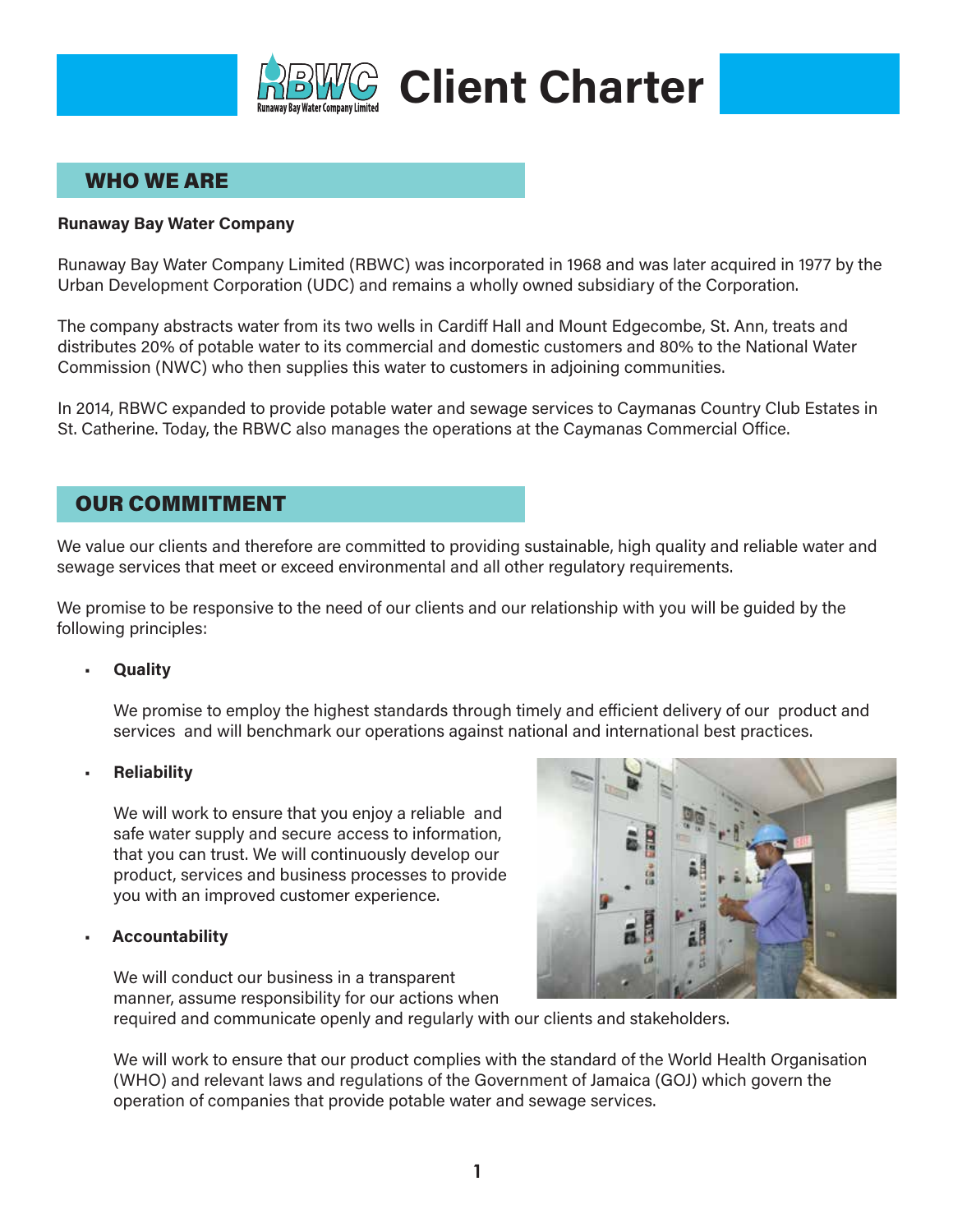

# C Client Charter

#### **Fairness**

We will act fairly and reasonably in a consistent and ethical manner. We have established a clear set of procedures to ensure that any issue or complaint reported to us are resolved reasonably and promptly.

### **OUR PROMISE: CUSTOMER CARE**

Our aim is to deliver on our commitments and to this end, we promise to:

- Treat our clients in a prompt, courteous and efficient manner, and when appropriate, in a confidential manner.
- Identify ourselves by name when speaking to you on the telephone and face to face.
- Answer telephone calls within three (3) rings ninety percent (90%) of the time.
- Acknowledge queries immediately if face to face, within two (2) business days if received by email and five (5) business days if received by mail.
- Acknowledge you immediately on arrival and, if you have an appointment with us, ensure you are seen within five (5) minutes of your scheduled appointment.

In cases where we are unable to keep our scheduled appointment with you, we endeavour to notify you within twenty-four (24) hours prior to the appointment and reschedule same at a convenient time for both parties.

- Meet with you within fifteen (15) minutes of your arrival if you do not have an appointment. If this is not  $\mathbf{r}$ possible, we will offer you the option either to continue waiting until an officer is available or to schedule an appointment.
- Train and develop our team members so that they have the right knowledge and skills to adequately address your issues.
- Continuously develop our technology and infrastructure to meet and maintain your expectation of a ä, quality product.

#### **OUR PROMISE: SERVICE DELIVERY**

We value our customers and therefore commit to:

- Provide potable water 24 hours per day, seven (7) days per week.  $\blacksquare$
- Provide accurate meter readings monthly. ٠
- Provide monthly bills within **seven (7) business days** after the end of the month.
- Ensure water quality meets national and international standards through regular testing.  $\blacksquare$
- Maintain at a minimum, ninety-six percent (96%) service delivery standard. ä
- Limit downtime to not more than four percent (4%) for the year in keeping with international standards. ä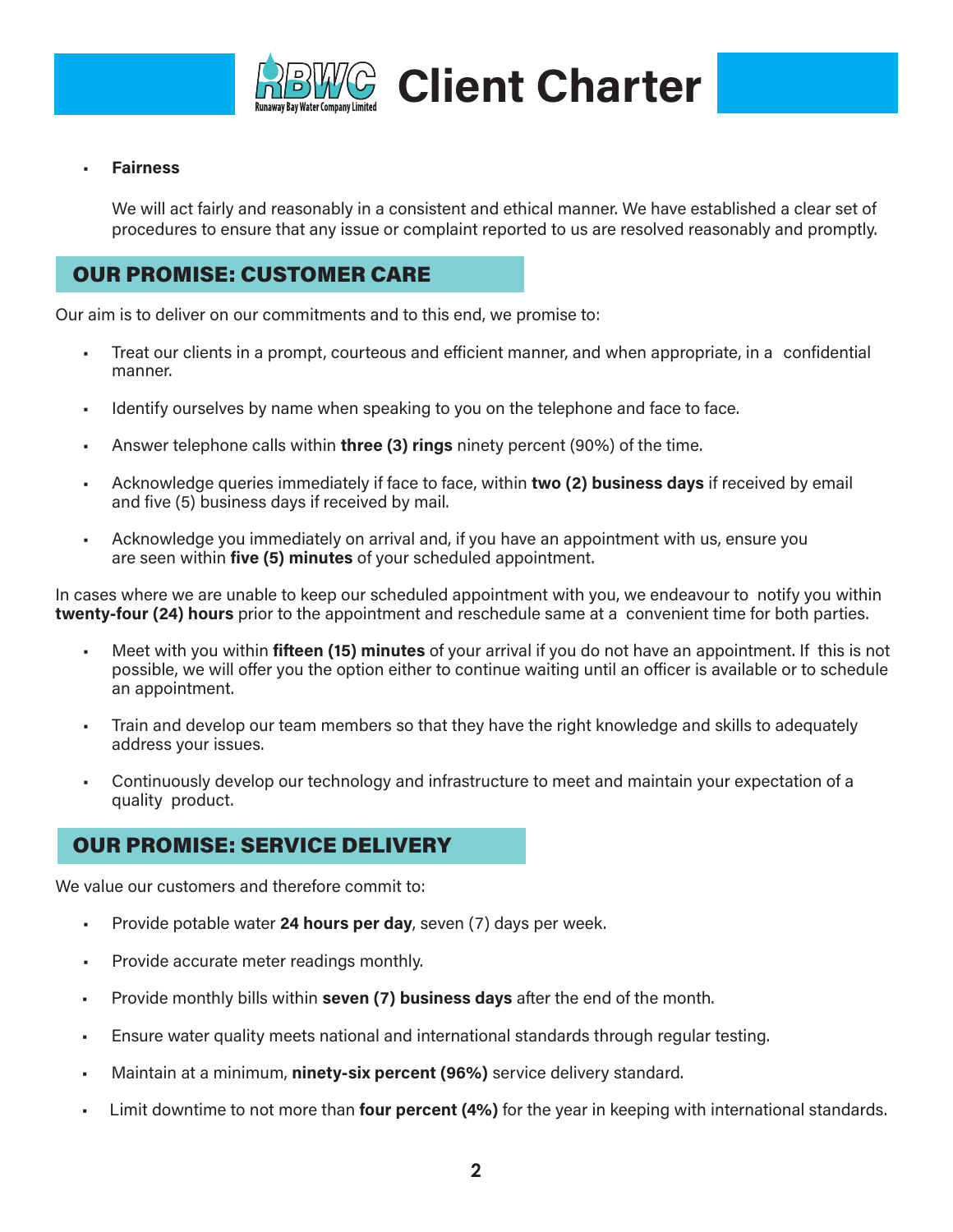

- Provide twenty-four (24) hours notification for at least ninety percent (90%) of planned service interruptions.
- Restore at least ninety percent (90%) of unplanned service interruptions within the period communicated to customers.

### **WATER & SEWAGE QUALITY PERFORMANCE**

Providing you with a reliable, safe supply of water at a reasonable cost is what we do at RBWC. Therefore, we will aim to have:

- 1. The pressure of water to clients is in the range of 20 and 60 psi and take all reasonable steps to ensure that customers receive an adequate supply of water most of the time.
- 2. The testing for chlorine residue in the water distributed is carried out every day and findings recorded.
- 3. All samples of treated water taken to the laboratory receive negative results for the presence of coliform.
- 4. The residual chlorine is between 0.5 and 5.0 mg/l and present in at least **ninety five percent (95%)** of samples.

The effective management of sewage effluent is very important to us and therefore, RBWC endeavours to:

- 1. Clear ninety percent (90%) of all reported blocked mains within four hours of the report being received.
- 2. Maintain the plant in such a manner that will minimise complaints of odour, to no more than five (5) complaints per fifty (50) clients in any month.
- 3. Ensure that sewage effluents are within the standards specified by NEPA.

### **OUR RESPONSE TO COMPLAINTS**

If you have a complaint, you may telephone, send correspondence by email, regular mail or visit our office. We recognise that handling complaints is an integral part of our wider Customer Service objectives. Most complaints can be dealt with informally and quickly by the officer with whom you have been dealing.

However, if you are dissatisfied, you may write to the Manager, Runaway Bay Water Company. Your complaint will be investigated and a reply sent to you within ten (10) business days.

If you are not satisfied with this reply, you can write to the Customer Service Manager who will review the matter and reply within fifteen (15) business days.

For investigations involving a third party, we intend to have those completed within thirty (30) business days. Where necessary, you will be given the opportunity for a personal hearing with our Deputy General Manager or General Manager.

In all cases, your complaint will be fully and objectively investigated and treated in confidence and an explanation given. If we have made a mistake, we will apologise and take the necessary corrective action(s) without delay.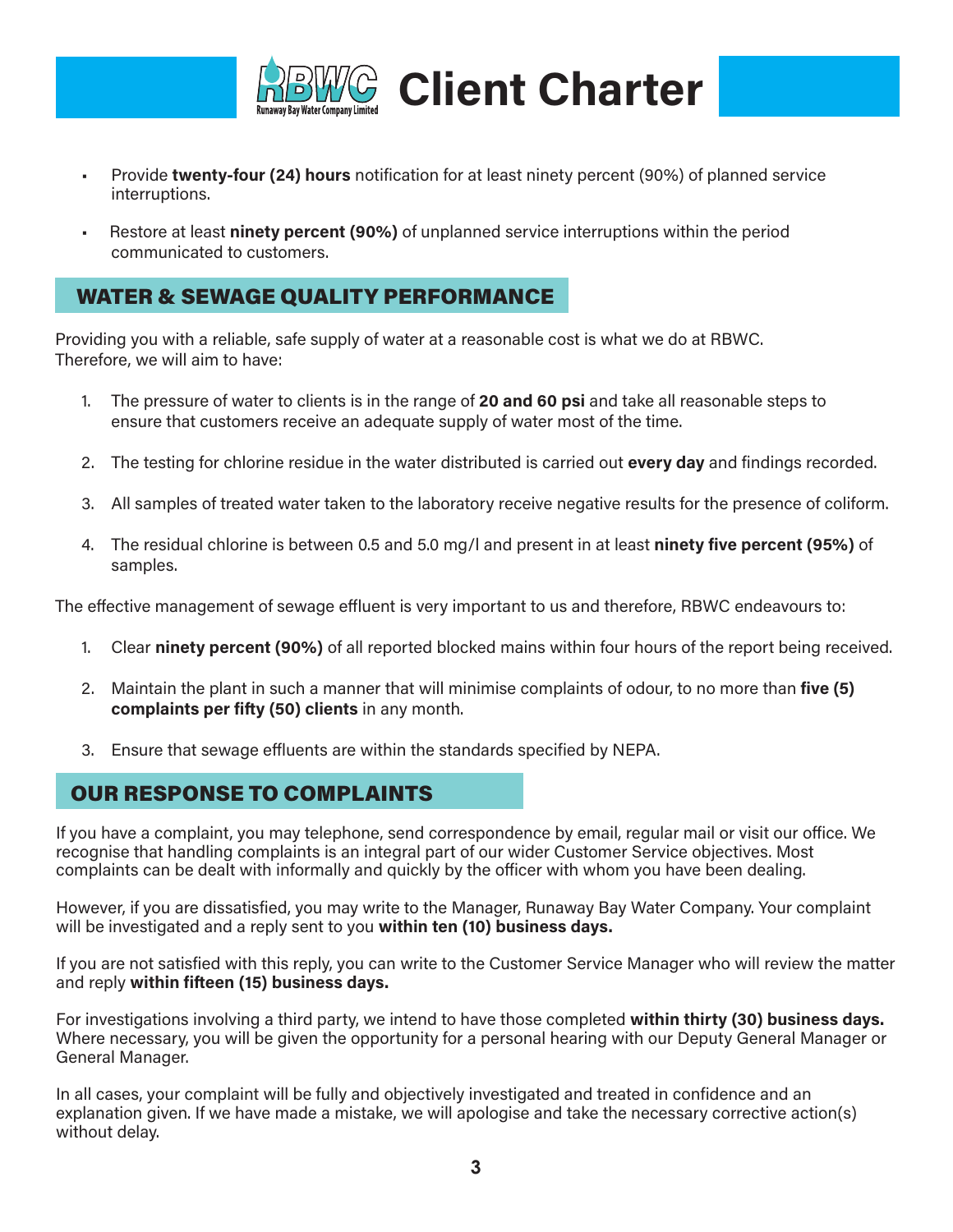

# **GUARANTEED STANDARDS OF SERVICE**

There are guaranteed standards established by the Office of Utilities Regulations (OUR), which the RBWC is required to adhere to in its day-to-day dealings with its clients.

You may submit a claim to us by completing the RBWC Guaranteed Standards Form which is available at our offices and via our corporate website at www.udcja.com.

| <b>CODE</b>     | <b>DESCRIPTION</b>                                       | <b>STANDARD</b>                                                                                                                                                                             |
|-----------------|----------------------------------------------------------|---------------------------------------------------------------------------------------------------------------------------------------------------------------------------------------------|
| GS1             | <b>Connection of New Customers</b>                       | To connect all new customers with working meters, where water supply<br>is available at the property boundary, within three (3) business days<br>after signing the contract for connection. |
|                 |                                                          | <b>Compensation Type: Automatic</b>                                                                                                                                                         |
|                 |                                                          |                                                                                                                                                                                             |
| GS <sub>2</sub> | <b>Issue of First Bill</b>                               | To issue via print, mail or deliver a bill to a customer based on a meter reading<br>within thirty (30) business days after the account is opened.                                          |
|                 |                                                          | <b>Compensation Type: Claim</b>                                                                                                                                                             |
|                 |                                                          |                                                                                                                                                                                             |
| GS3(a)          | <b>Response to Complaints</b><br><b>Acknowledgements</b> | To acknowledge written complaints within three (3) working days of receipt.                                                                                                                 |
|                 |                                                          | <b>Compensation Type: Claim</b>                                                                                                                                                             |
|                 |                                                          |                                                                                                                                                                                             |
| GS3(b)          | <b>Response to Complaints</b>                            | To complete the investigation and inform customers of the results within fifteen<br>(15) business days of receipt of complaint.                                                             |
|                 |                                                          | <b>Compensation Type: Claim</b>                                                                                                                                                             |
|                 |                                                          |                                                                                                                                                                                             |
| GS3(c)          | <b>Investigations Involving Third Party</b>              | To complete investigations into a complaint involving a third party within thirty<br>(30) business days.                                                                                    |
|                 |                                                          | <b>Compensation Type: Claim</b>                                                                                                                                                             |
|                 |                                                          |                                                                                                                                                                                             |
| GS4(a)          | <b>Wrongful Disconnection</b>                            | To not disconnect the service of an account which is neither in arrears nor is<br>the subject of an investigation by us or the OUR.                                                         |
|                 |                                                          | <b>Compensation Type: Automatic</b>                                                                                                                                                         |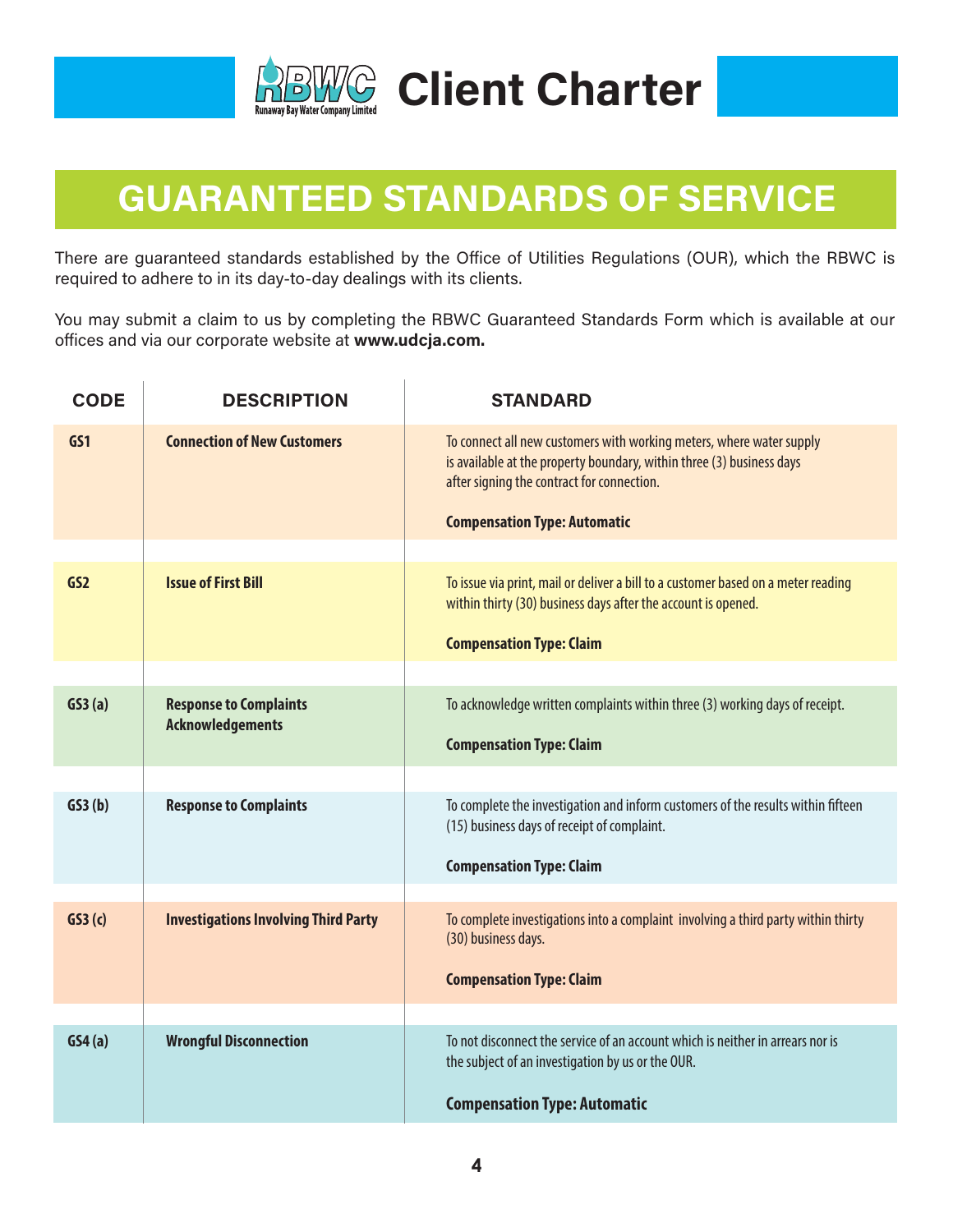

# **GUARANTEED STANDARDS OF SERVICE**

| <b>CODE</b>     | <b>DESCRIPTION</b>                                         | <b>STANDARD</b>                                                                                                                                                                                   |
|-----------------|------------------------------------------------------------|---------------------------------------------------------------------------------------------------------------------------------------------------------------------------------------------------|
| GS4(b)          | <b>Reconnection after Wrongful</b><br><b>Disconnection</b> | To reconnect any supply that was wrongfully disconnected within twelve (12) hours<br>and provide a written apology.<br><b>Compensation Type: Automatic</b>                                        |
|                 |                                                            |                                                                                                                                                                                                   |
| GS5             | <b>Repair or Replacement of</b><br><b>Faulty Meter</b>     | To repair or replace any malfunctioning meter within ten (10) business days after<br>detection, or after being informed of a meter defect.                                                        |
|                 |                                                            | <b>Compensation Type: Automatic</b>                                                                                                                                                               |
|                 |                                                            |                                                                                                                                                                                                   |
| GS <sub>6</sub> | <b>Meter Readings</b>                                      | To provide a bill based on meter reading each month.                                                                                                                                              |
|                 |                                                            | <b>Compensation Type: Automatic</b>                                                                                                                                                               |
|                 |                                                            |                                                                                                                                                                                                   |
| GS7             | <b>Reconnection After Payment</b><br>of Overdue Amount     | To reconnect customers disconnected for any outstanding balance within twenty-four<br>(24) hours of receipt of all applicable payments inclusive of reconnection fee etc.                         |
|                 |                                                            | <b>Compensation Type: Automatic</b>                                                                                                                                                               |
|                 |                                                            |                                                                                                                                                                                                   |
| GS8             | <b>Payment of Compensation</b>                             | To credit customers' accounts within one (1) billing period after a breach of<br>the prescribed Guaranteed Standards.<br>Customers are however required to submit claims to us within one hundred |
|                 |                                                            | and twenty (120) days after the breach in order to be considered for<br>compensation                                                                                                              |
|                 |                                                            | <b>Compensation Type: Automatic</b>                                                                                                                                                               |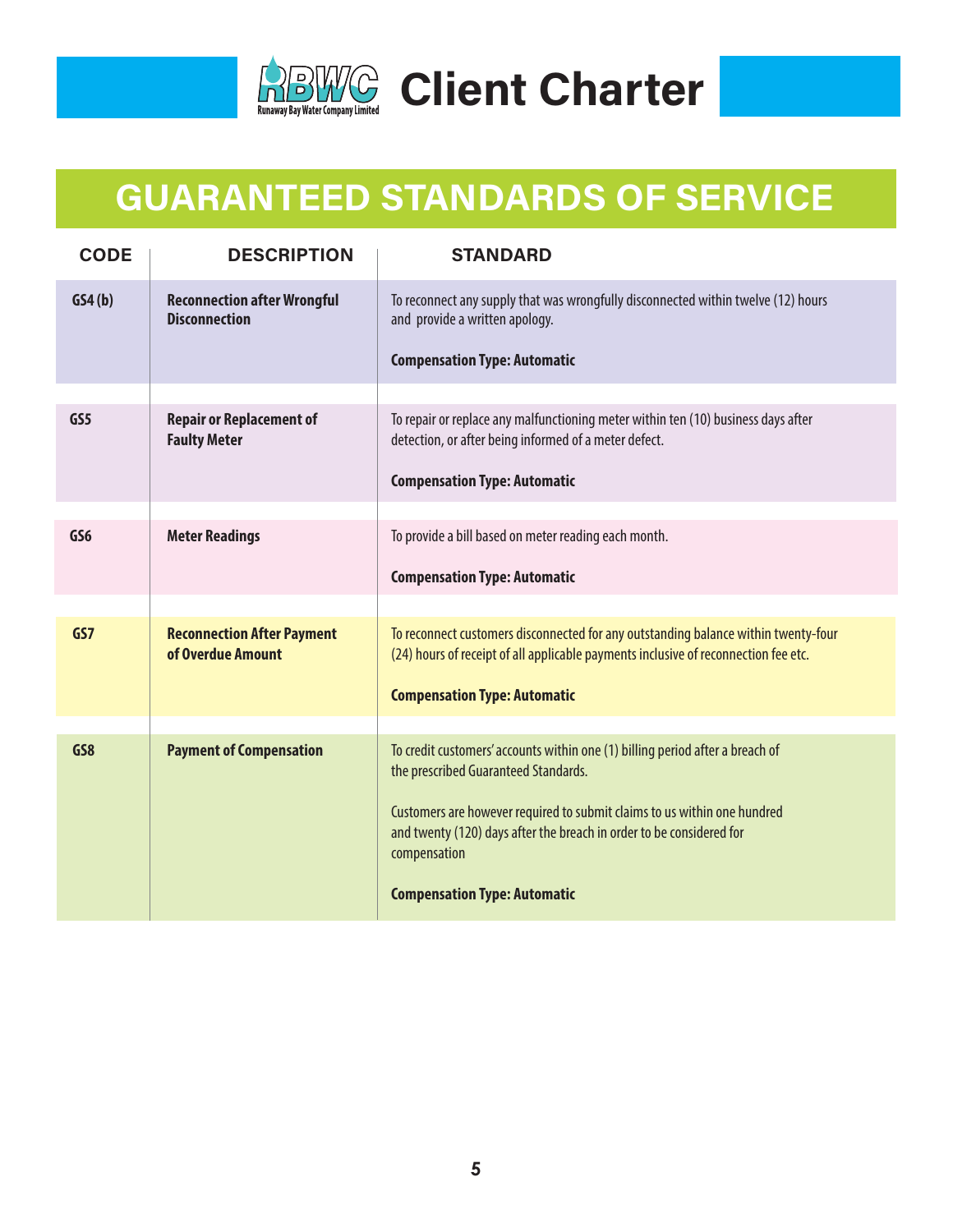

Client Charter

### **YOUR RESPONSIBILITY**

We are committed to providing a high standard of service by adopting a professional approach to all aspects of our business. There are many ways in which you can help us to continuously improve service delivery. You can help us by:

- Honouring your contractual arrangements with us.
- Protecting your meter from accident and damage as you may be charged for replacement of damaged or lost meters and fittings.
- Keeping your meter clear from obstruction so we may safely access and read your meter. All pipework from the meter outlet into your property is your responsibility.
- Advising us as soon as possible if your meter is damaged or leaking.
- Paying your bill by the due date. If your bill remains unpaid after a reminder notice has been issued there is the possibility that your service will be disconnected. You can utilise our online service by clicking on the link https://jm.scotiabank.com/personal.html or by visiting our offices to pay your bill.
- Contacting us as soon as possible if you are having difficulty paying your bill.
- Conducting yourselves in a courteous manner when visiting and calling our offices.
- Seeking an appointment to ensure that the appropriate person is available to meet with you as requested.
- Sharing comments and suggestions for improved service.
- Advising us if you are dissatisfied with the services we provide.

### **MEASURING OUR PERFORMANCE**

We will ensure that the right systems are in place to inform us where we need to improve, by setting specific customer service targets and annually measuring how we are doing against these targets. We will employ performance measures, including: -

- **Customer Surveys**
- Customer Feedback Forms

We will report annually on our performance through our corporate websites, social media platforms and Annual Report.